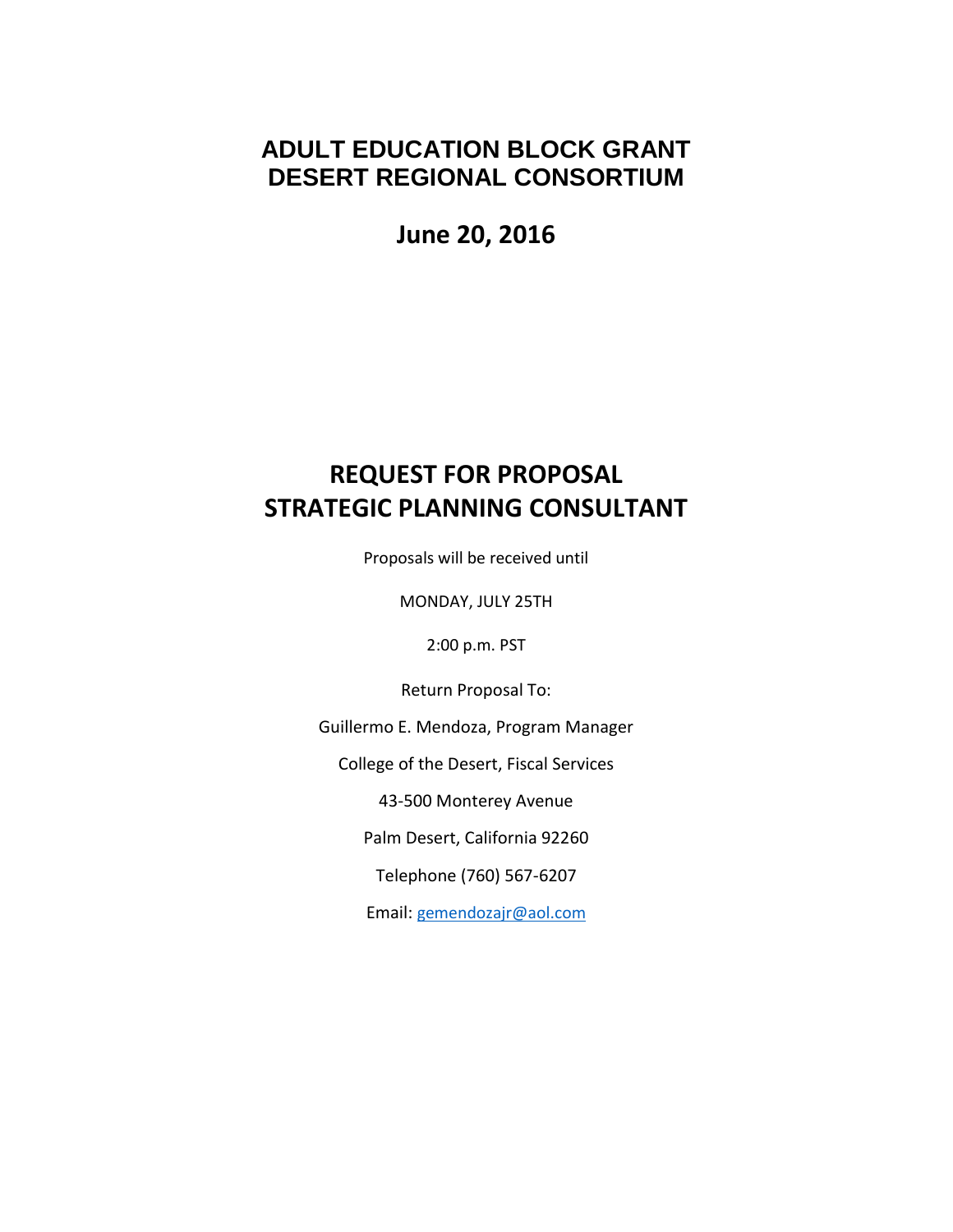## **REQUEST FOR PROPOSAL**

## **I. General Information**

Project Objective: To develop a 3-year strategic plan to provide adult education services, in compliance with the Adult Education Block Grant guidelines, for the Coachella Valley.

Issuing organization: Desert Regional Consortium (DRC) c/o College of the Desert, Fiscal Services 43-500 Monterey Avenue Palm Desert, CA 92260

| RFP Issued:                    | June 20, 2016                 |
|--------------------------------|-------------------------------|
| Questions must be received by: | 5:00 p.m., PST, July 11, 2016 |
| <b>Responses to Questions:</b> | 5:00 p.m., PST, July 14, 2016 |
| Due Date for Proposals:        | 2:00 p.m., PST, July 25, 2016 |

Please deliver the proposal documents in a sealed envelope addressed to: Desert Community College District, Fiscal Services, 43-500 Monterey Avenue, Palm Desert, CA 92260. Please indicate **"AEBG RFP Response Enclosed**" on the lower left corner of the envelope. The Proposal must be received *on or before* **2:00 p.m. PDT on Monday, July 25, 2016.** Postmarking alone prior to this time is not sufficient. Faxed proposals or proposals sent via electronic mail will not be accepted in lieu of a hard copy. Failure to meet the deadline will result in disqualification of the proposal without review.

The policy of the DRC is to solicit proposals with an honest intention to award a contract. This policy will not affect the right of DRC to reject any or all proposals.

All prospective person/persons interested in submitting a response to this RFP are encouraged, but not required, to submit by close of business June 24, 2016, an email notification to [gemendozajr@aol.com](mailto:gemendozajr@aol.com) indicating their intent to respond.

Contact for Further Information: Guillermo E. Mendoza, Program Manager [gemendozajr@aol.com](mailto:gemendozajr@aol.com) Phone: 760.567.6207

#### **II. Summary**

The Desert Regional Consortium (DRC) is seeking consultant services for the development of a three-year strategic plan based on the needs of providing education and training to the adult population of the Coachella Valley pursuant to the Adult Education Block Grant parameters, an evaluation of existing services, and consideration of new services.

#### **III. Background**

The Desert Regional Consortium is comprised of five members; College of the Desert, Coachella Valley Unified School District, Desert Sands Unified School District, Palm Springs Unified School District, and Riverside County Office of Education. The DRC was formed in response to Assembly Bill 86 and now AB104 whose purpose is to increase access to adult education in the state of California.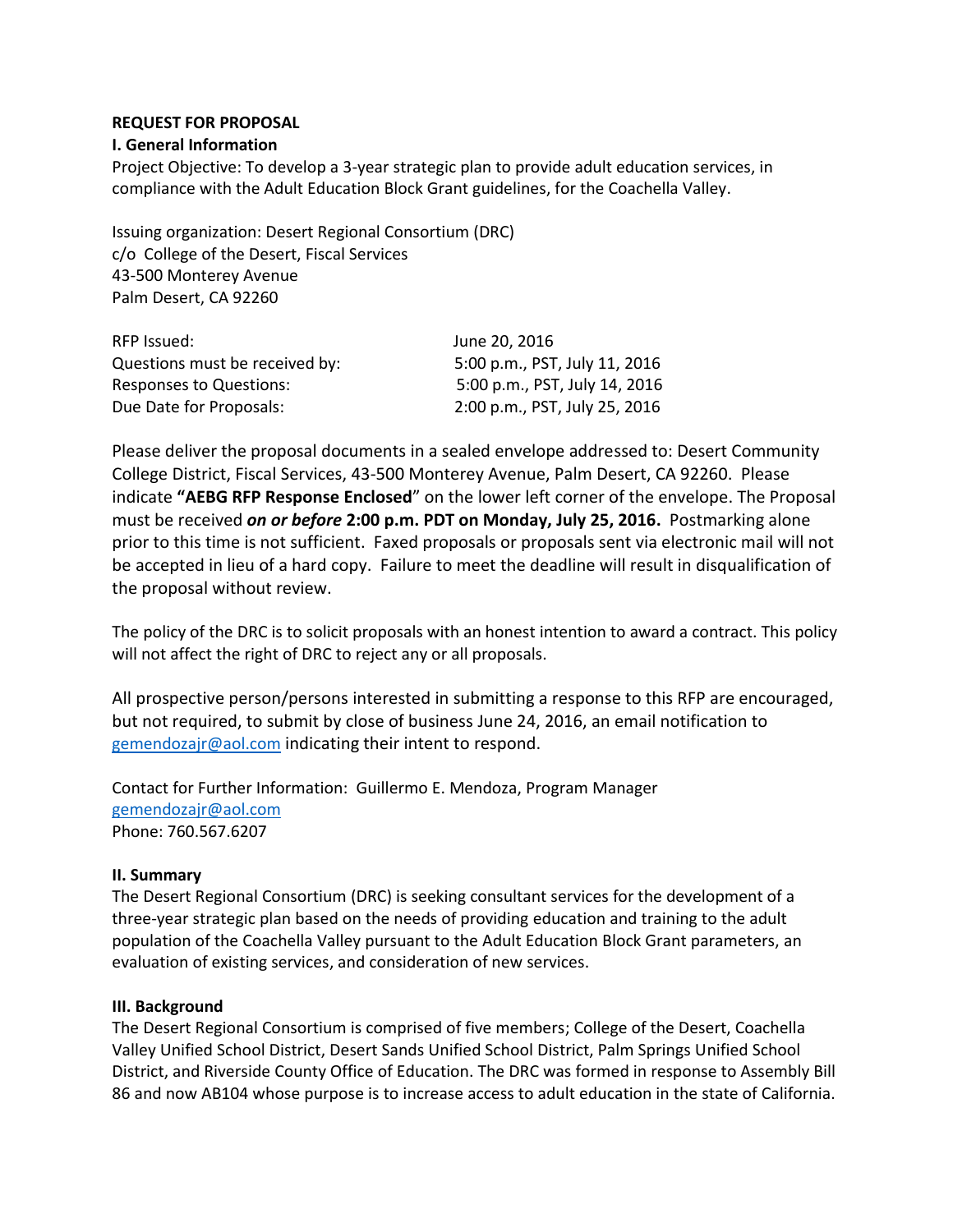In March of 2015, the Desert Regional Consortium submitted its regional AB 86 Plan with focus on Desert Consortium Priorities and Actionable Components that were meant to inform an ultimate implementation plan. Priorities included ESL/Citizenship, Adult Basic/Secondary Education, and Short-Term Career Technical Education. Components included instruction, counseling, professional development, communications and measurement. Additionally, per the Certificate of Eligibility (COE), the plan focused on defined gaps and needs as well as seamless transitions, accelerating student progress, and leveraging available and evolving resources.

The DRC Plan covers eastern Riverside County. The geographic area encompasses the western boundaries of Palm Springs and Desert Hot Springs going eastward to North Shore and south to Desert Shores.

As the consortium's mission and vision continue to adapt to evolving scope, guidelines and measurements outlined in Assembly Bill 104 and the Adult Education Block Grant, the core mission and vision of the Regional Plan remains the same, "improving and expanding educational [and workforce] opportunities for all adults".

As per AB104 guidelines, the DRC intends to concentrate on Adults (18 Years and older) in the following seven areas:

- Programs in elementary and secondary basic skills, including programs leading to a high school diploma or high school equivalency certificate.
- Programs for immigrants eligible for educational services in citizenship, English as a second language, and workforce preparation.
- Programs for adults, including, but not limited to, older adults, that are primarily related to entry or reentry into the workforce.
- Programs for adults, including, but not limited to, older adults, that are primarily designed to develop knowledge and skills to assist elementary and secondary school children to succeed academically in school.
- **Programs for adults with disabilities.**
- **Programs in career technical education that are short term in nature and have high** employment potential.
- **Programs offering pre-apprenticeship training activities conducted in coordination** with one or more apprenticeship programs approved by the Division of Apprenticeship Standards for the occupation and geographic area.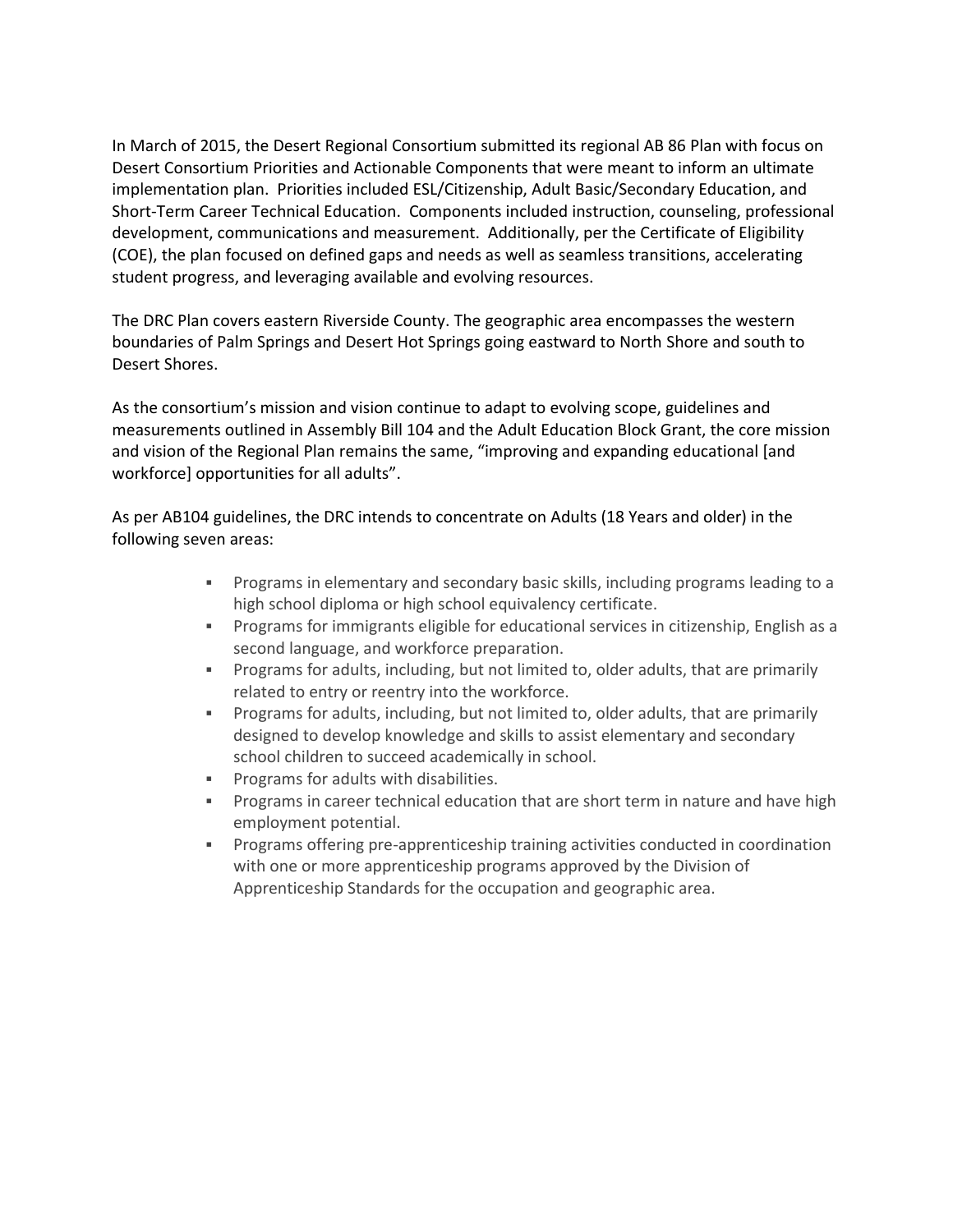#### **IV. Scope of Work**

The DRC Board is seeking a consultant to lead the board and staff through the process of developing a three-year strategic plan. The plan will articulate DRC's vision/ mission and include the goals, objectives and actions steps that will guide the organization for the next 3 years. It will include, but is not limited to:

**Potential Student mapping & metrics** – Develop an online potential student tool that would allow the consortium to examine the number of adult education potential students, who fit a given profile by zip code. This would include the creation of five to seven adult education segment (basic skills, courses & classes for immigrants, CTE, etc.) zip code maps.

**Labor Market research and employer survey for adult education – Provide a labor market** analysis specific to the adult education workforce and provide input from regional employers on their needs and expectations for career pathways that are accessible to adult education students and graduate. This would include identifying key occupational and industry employment opportunities and pathways by current and potential adult education offerings.

**Develop employment & occupational metrics for adult education – Create employment** and occupational priorities and pathways for the adult education programs within the consortium, and completed by zip code where data is available. This would include identifying key occupational and industry employment by current and potential adult education offerings.

**Complete current adult education student needs assessment** - This would identify and develop a comprehensive catalog of all adult education offerings in the Consortium and current usage by adult education students. Ultimately, this assessment will identify what we know about current students, what data is available about current students and provide recommendations on how to best integrate it while considering all privacy and legal requirements.

**Focus Groups with Business Leaders –** This phase would include two 80 to 90-minute focus groups, each with a group of 8 to 10 business leaders. Develop a discussion guide, create and implement a recruiting plan, provide audio and video taping of the groups, facilitate the focus groups, and develop a report of findings after the focus groups have been completed.

**Resident Survey –** This survey would provide a representative and statistically reliable measure of adults within the desert region. This survey could evaluate resident's previous, current and potential needs for adult education as well as their interest and support in different programs, services and facilities.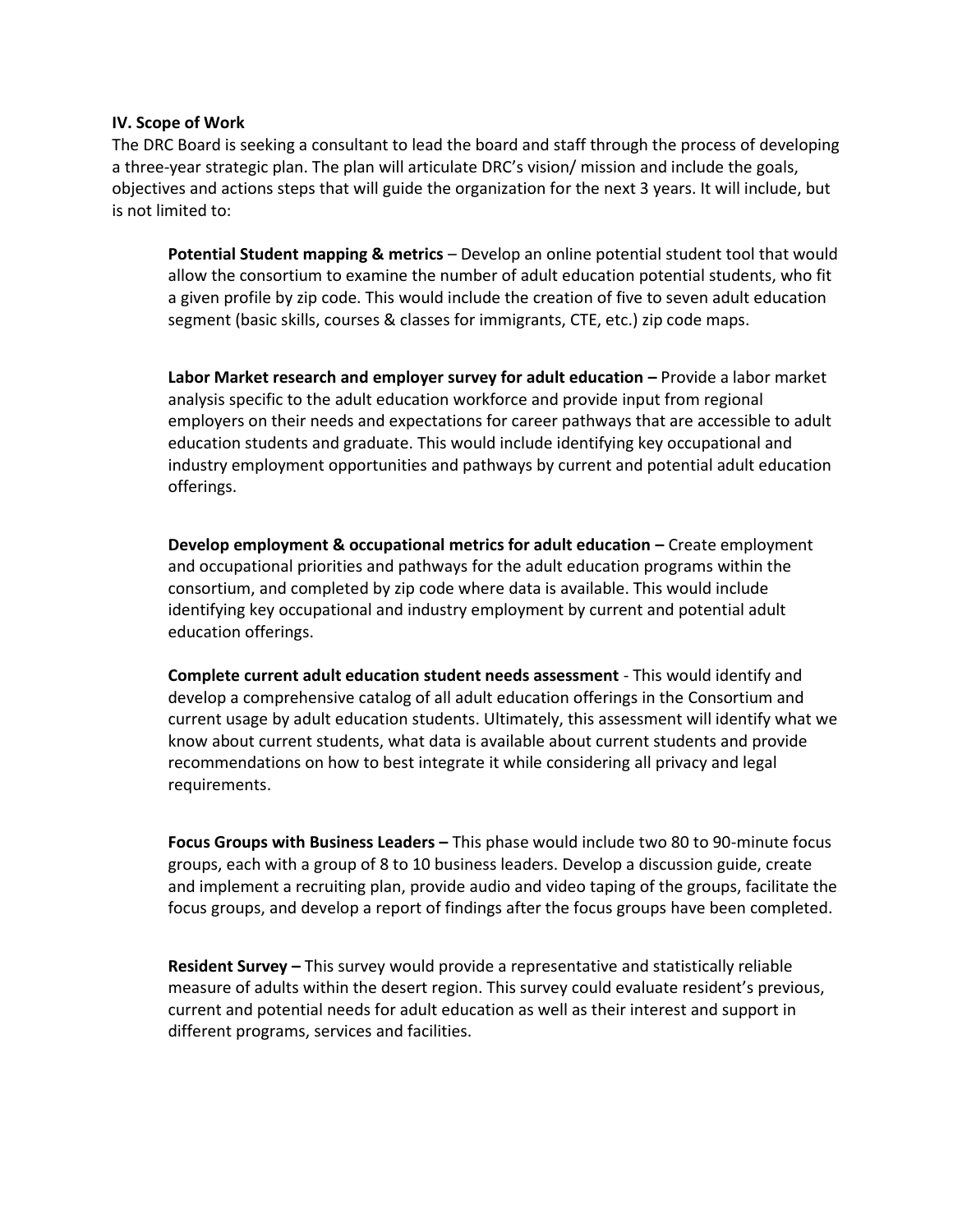**Planning Session –** This component would involve bringing together identified and mandated partners to provide input for collaboration and participation for the development and implementation of the strategic plan for the region.

The consultant will work with a Planning Committee, made up of the DRC leadership team, and the Project Manager, on the details of the strategic planning process, schedule of activities, and selection of background information.

## **V. Deliverables**

A final 3-year strategic plan document must include the following in detail:

- Existing Services for Adults
- Gaps in Services for Adults
- Structure for working collaboratively as a consortium and with our partners to deliver services
- Operational Plan for each of the 3 years with timelines, responsible parties, measurable objectives, and outcomes

## **VI. Timetable**

RFP issued June 20, 2016 (no later than 5:00 p.m. PST) Questions from consultants due June 24, 2016 (no later than 5:00 p.m. PST). Responses to questions sent June 30, 2016 (no later than 5:00 p.m. PST) Proposal due July 25, 2016 (no later than 5:00 p.m. PST) Reach award decision August 19, 2016 Planning activities August 22-31, 2016 Execution of activities September through December, 2016 Plan draft completed January 31, 2017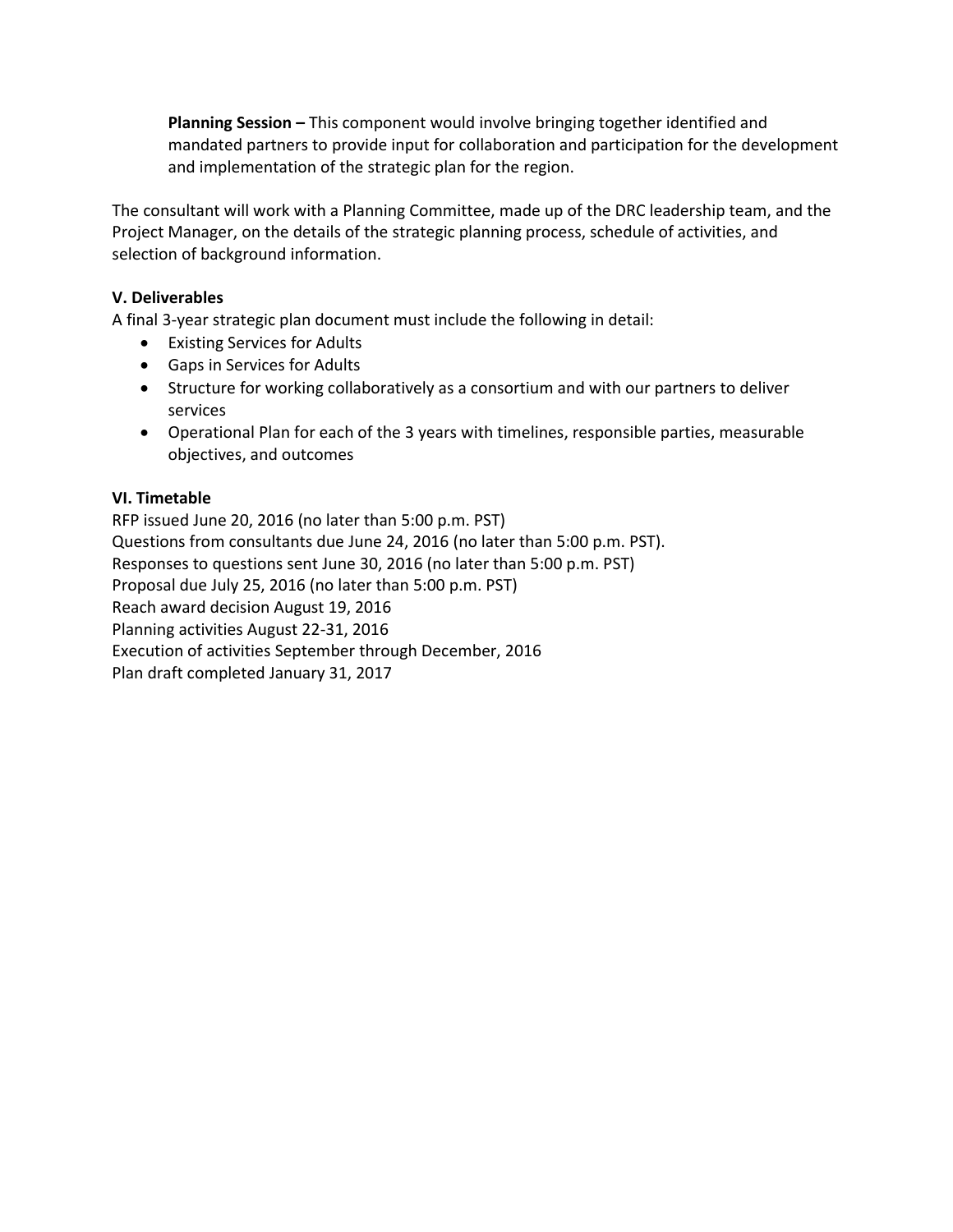#### **VII. Selection Process**

The Strategic Plan Committee will review all proposals. In evaluating proposals, price will not be the sole factor. The Committee may consider any factors it deems necessary and proper, including but not limited to: price, quality of service, response to this request, experience, staffing, and general reputation. The final decision rests with DRC Board.

#### **VIII. Information Required of Respondents**

In responding to this RFP please use the following format:

#### **Response to RFP should be no more than 5 pages in length, plus attachments.**

#### **Section 1. Summary of the Proposal**

Provide a brief summary of Sections 2 through 6 (following) of the proposal.

#### **Section 2. General Description of the Planning Activities Recommended**

Provide a brief statement of your understanding of the requested effort including the conclusions and deliverables.

#### **Section 3. Work Plan**

Provide information about proposed activities that would involve key stakeholders such as the DRC, Board, staff, community, partners, employers, and students. Also provide a timetable for completing the process within the timeframe in Part VI.

#### **Section 4. Staffing Plan, Including Resumes**

Please identify each person who will work on the project and identify his or her role. Also provide a resume and references for each member.

#### **Section 5. References**

Please supply the names of three references for which you have worked on similar projects. Include the current contact information for each reference.

#### **IX. Proposal Submission**

Proposals should be prepared in a straightforward manner to satisfy the requirements of the RFP. Emphasis should be on completeness and clarity of content.

Questions concerning this RFP shall be emailed to Guillermo E. Mendoza, Project Manager, at gemendozajr@aol.com by 5 p.m. (PST) June 24, 2016. Responses to questions will be emailed no later than 5 p.m. (PST) June 30, 2016.

Address the Proposal to Guillermo E. Mendoza, Project Manager, at gemendozajr@aol.com Subject line: Strategic Planning Proposal

Deadline for Receipt of Proposal: No later than 5 p.m. (PST), July 25, 2016

DRC will reach a decision on awarding the contract no later than August 19, 2016.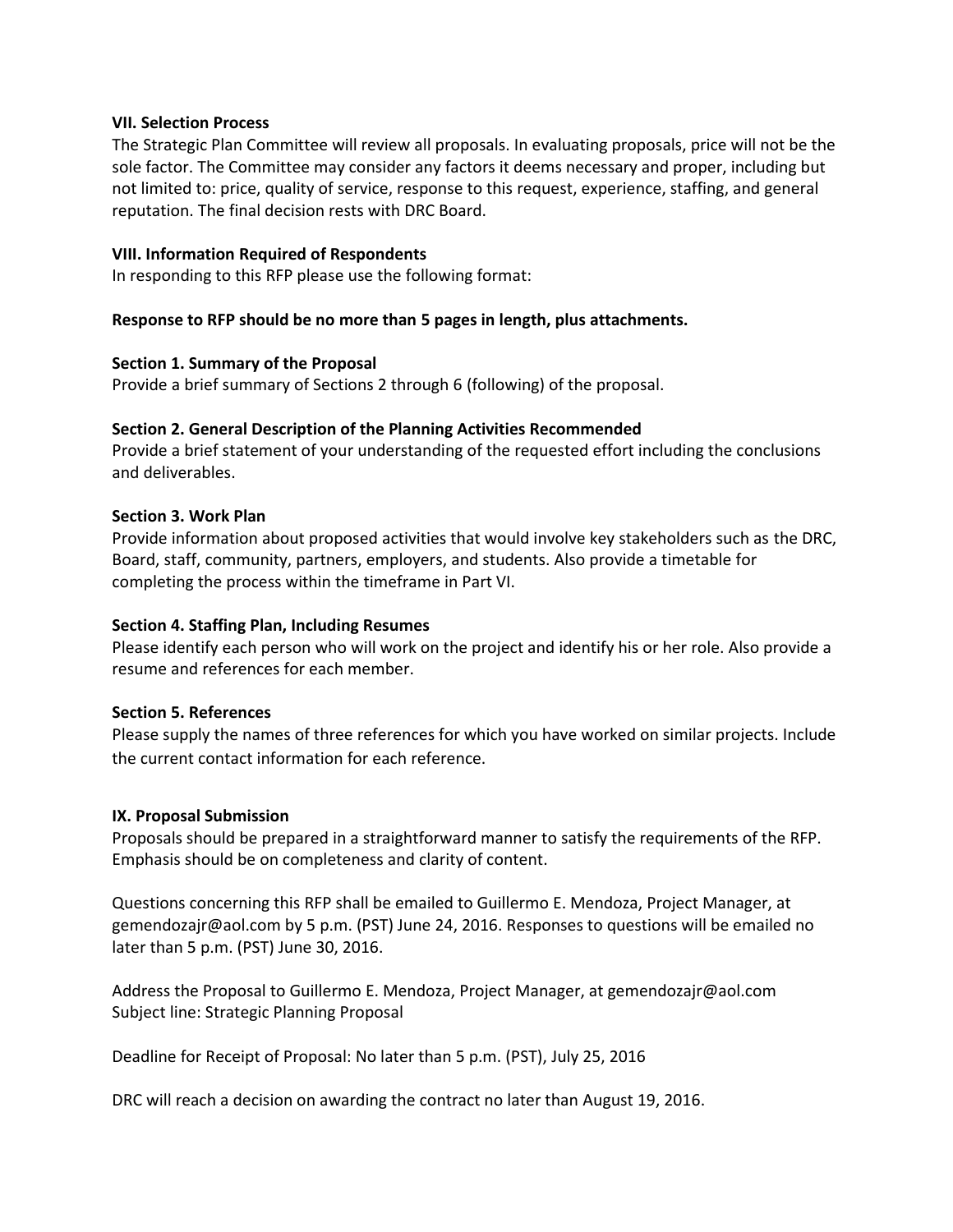## **X. Additional information**

Consultants may provide any additional information it feels would assist DRC in the selection process.

## **XI. Proposal Review and Assessment**

The Strategic Plan Committee will evaluate proposals and the highest-ranking. Proposer may be asked to make formal presentations to DRC.

Consultants will be evaluated on the following criteria. These criteria will be the basis for review of the written proposals and interview session.

The rating scale shall be from 1 to 5, with 1 being a poor rating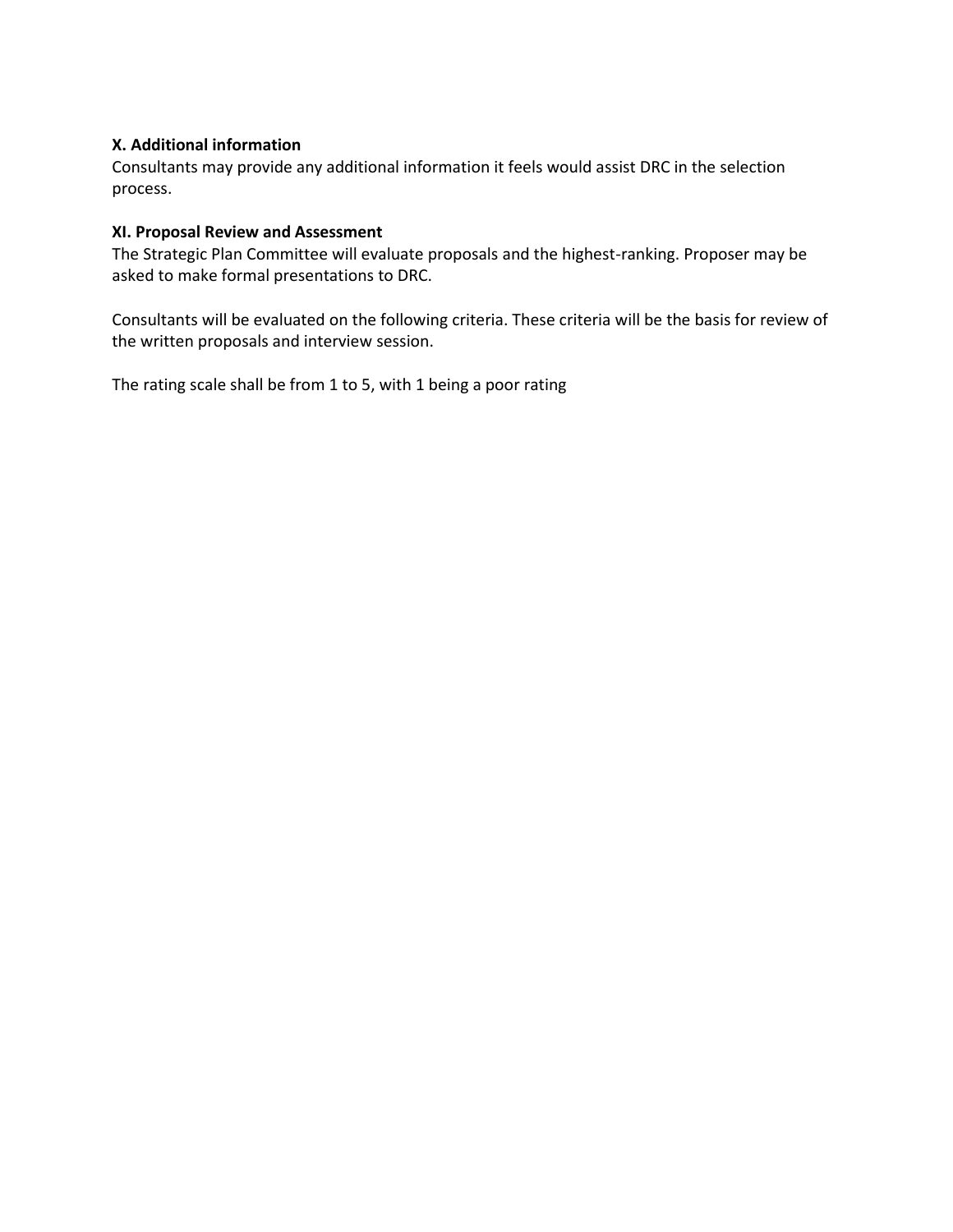| PROPOSAL EVALUATON<br><b>WEIGHTING</b><br><b>FACTOR</b> | <b>QUALIFICATION</b>                                | <b>STANDARD</b>                                                                                                                                                                                                                                                                                                                      |
|---------------------------------------------------------|-----------------------------------------------------|--------------------------------------------------------------------------------------------------------------------------------------------------------------------------------------------------------------------------------------------------------------------------------------------------------------------------------------|
| 2.0                                                     | Scope of Proposal                                   | a) Does the proposal show<br>an understanding of the<br>project objective and results<br>that are desired from the<br>project?<br>b) Is the methodology<br>proposed appropriate to<br>complete the required<br>deliverables?                                                                                                         |
| 2.0                                                     | Assigned Personnel                                  | a) Do the persons who will<br>be working on the project<br>have the necessary skills?<br>b) Are sufficient people of<br>the requisite skills assigned<br>to the project?                                                                                                                                                             |
| 1.0                                                     | Availability                                        | a) Can the work be<br>completed in the necessary<br>time?<br>b) Can the target start and<br>completion dates be met?<br>c) Are other qualified<br>personnel available to assist<br>in meeting the project<br>schedule if required?<br>d) Is the project team<br>available to attend meetings<br>as required by the Scope of<br>Work? |
| 1.0                                                     | Understanding of Industry<br>and Participants needs | a) Does the project team<br>understand participant<br>and industry needs?<br>b) Does the project team<br>understand the AEBG<br>legislation and<br>requirements?                                                                                                                                                                     |
| 2.0                                                     | Coast and<br><b>Work Hours</b>                      | a) Do the proposed cost and<br>work hours compare<br>favorably with the<br>committee's estimate?                                                                                                                                                                                                                                     |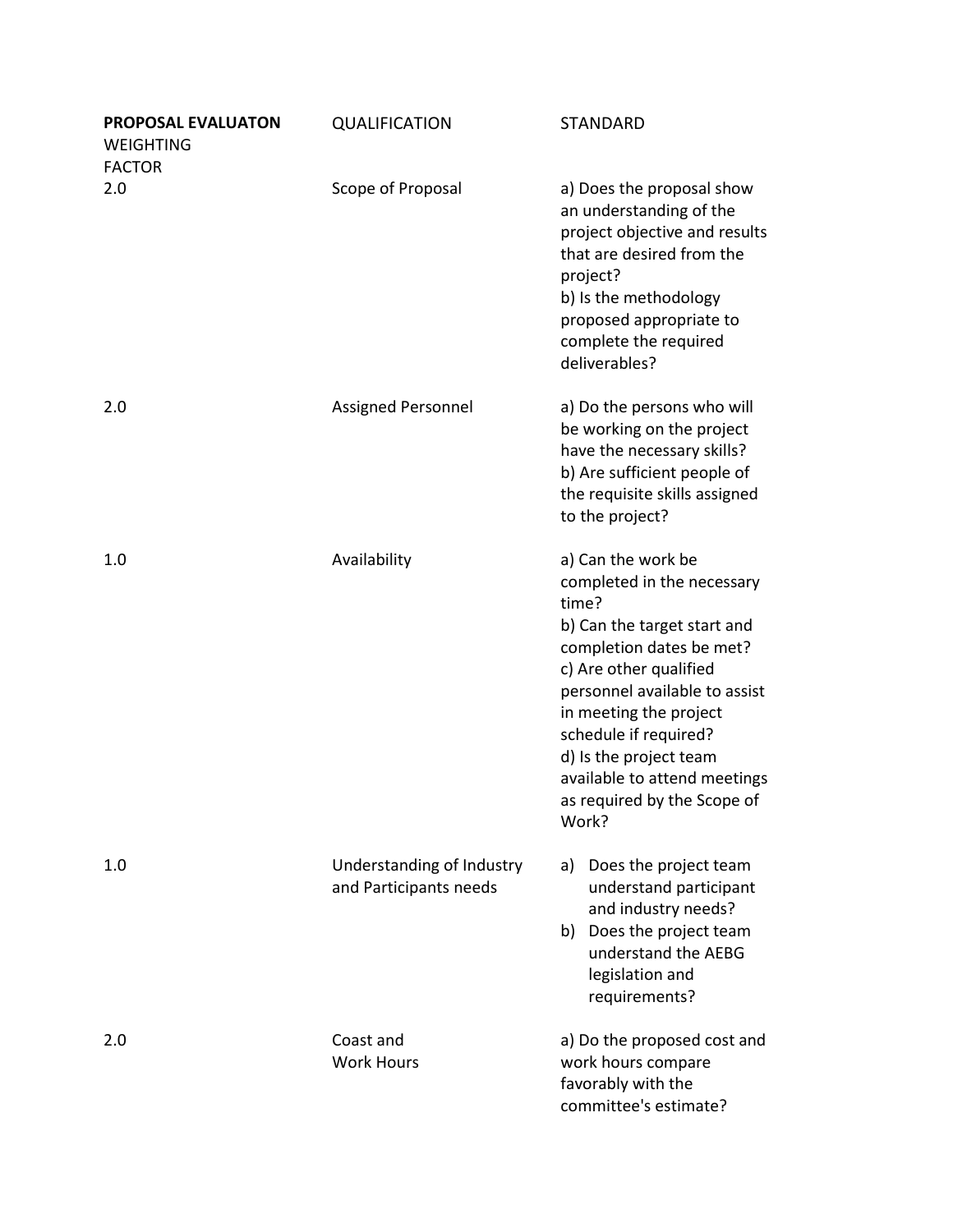|     |                 | b) Are the work hours<br>presented reasonable for<br>the effort required in each<br>project task or phase?<br>c) Does the firm have the<br>ability to meet deadlines and<br>operate within budget?                                                                                                      |
|-----|-----------------|---------------------------------------------------------------------------------------------------------------------------------------------------------------------------------------------------------------------------------------------------------------------------------------------------------|
| 2.0 | Firm Capability | a) Does the consultant have<br>the support capabilities<br>required?<br>b) Does the consultant have<br>previous relevant and<br>positive experience in jobs<br>of this type and scope and<br>success in planning?<br>c) Does the firm have prior<br>experience in working with<br>similar organization? |
|     |                 |                                                                                                                                                                                                                                                                                                         |

**REFERENCE EVALUATION** (Top Ranked Proposer) The Selection Committee or its representative will check references using the following criteria. The evaluation rankings will be labeled Satisfactory/Unsatisfactory. STANDARD

| <b>QUALIFICATION</b>       |                                                                                          |
|----------------------------|------------------------------------------------------------------------------------------|
| <b>Overall Performance</b> | Would you hire this Proposer again?                                                      |
|                            | Did they show the skills required by this project?                                       |
| Timetable                  | a) Was the original Scope of Work completed<br>within the specified time?                |
|                            | b) Were interim deadlines met in a timely manner?                                        |
| Completeness               | a) Was the Proposer responsive to client needs; did<br>the Proposer anticipate problems? |
|                            | b) Were problems solved quickly and effectively?                                         |
| <b>Budget</b>              | Was the original Scope of Work completed within<br>the project budget?                   |
|                            |                                                                                          |